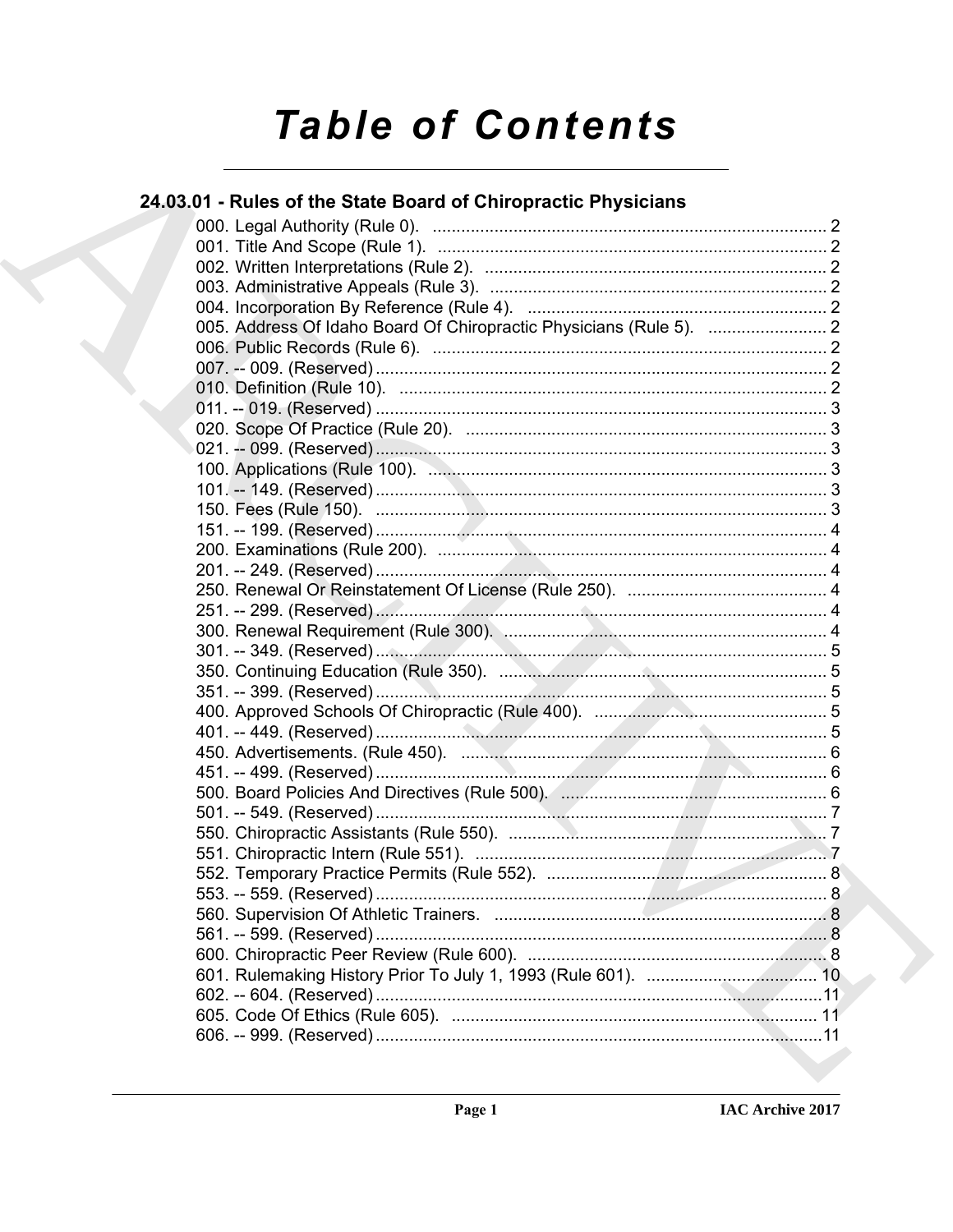#### **IDAPA 24 TITLE 03 CHAPTER 01**

#### **24.03.01 - RULES OF THE STATE BOARD OF CHIROPRACTIC PHYSICIANS**

#### <span id="page-1-1"></span><span id="page-1-0"></span>**000. LEGAL AUTHORITY (RULE 0).**

These rules are hereby prescribed and established pursuant to the authority vested in the State Board of Chiropractic Physicians by the provisions of Section 54-707. Idaho Code. (7-1-93) Physicians by the provisions of Section 54-707, Idaho Code.

#### <span id="page-1-2"></span>**001. TITLE AND SCOPE (RULE 1).**

These rules shall be cited as IDAPA 24.03.01, "Rules of the State Board of Chiropractic Physicians." (7-1-93)

#### <span id="page-1-3"></span>**002. WRITTEN INTERPRETATIONS (RULE 2).**

The board may have written statements that pertain to the interpretation of the rules of this chapter. Such interpretations, if any, are available for public inspection and copying at cost in the main office of the Bureau of Occupational Licenses. (3-15-02) Occupational Licenses.

#### <span id="page-1-4"></span>**003. ADMINISTRATIVE APPEALS (RULE 3).**

Administrative appeals shall be governed by the Administrative Procedure Act, Title 67, Chapter 52, Idaho Code.

 $(3-15-02)$ 

#### <span id="page-1-5"></span>**004. INCORPORATION BY REFERENCE (RULE 4).**

These rules do not incorporate by reference any document other than those sections of Idaho Code so referenced. (3-15-02)

#### <span id="page-1-6"></span>**005. ADDRESS OF IDAHO BOARD OF CHIROPRACTIC PHYSICIANS (RULE 5).**

**24.03.01 - RULES OF THE STATE BOARD OF [CH](mailto:chi@ibol.idaho.gov)IROPHACTIC PHYSICIANS<br>
1990.** LEGAL ALTHORITY (RULE B), Soc pursuan to the automy vested in the State Band of Chirometic<br>
THE AND SCOPE RELET. (Inc. Co. Co. Co. Co. Co. Co. Co. Co The office of the Board of Chiropractic Physicians is located within the Bureau of Occupational Licenses, 700 W. State Street, Boise, Idaho 83702. The Bureau is open between the hours of 8:00 a.m. and 5:00 p.m. each day except Saturdays, Sundays and holidays. The phone number of the Board is (208) 334-3233. The Board's fax number is (208)  $334-3945$ . The Board's e-mail address is chi@ibol.idaho.gov. The Board's official website is http://<br>www.ibol.idaho.gov. (3-29-10) www.ibol.idaho.gov.

#### <span id="page-1-7"></span>**006. PUBLIC RECORDS (RULE 6).**

The records associated with the Board of Chiropractic Physicians are subject to the provisions of the Idaho Public Records Act, Title 74, Chapter 1, Idaho Code. (3-15-02) Records Act, Title 74, Chapter 1, Idaho Code.

#### <span id="page-1-8"></span>**007. -- 009. (RESERVED)**

#### <span id="page-1-10"></span><span id="page-1-9"></span>**010. DEFINITION (RULE 10).**

**01. Athletic Trainer**. A person licensed by the Idaho Board of Medicine pursuant to Section 54-3909, Idaho Code. (4-11-06)

<span id="page-1-12"></span><span id="page-1-11"></span>**02. Board**. The State Board of Chiropractic Physicians as prescribed in Section 54-703, Idaho Code.  $(7-1-93)$ 

<span id="page-1-15"></span><span id="page-1-14"></span><span id="page-1-13"></span>**03. Bureau**. The Bureau of Occupational Licenses as prescribed in Section 67-2602, Idaho Code.  $(3-15-02)$ 

**04. Direct Personal Supervision**. Direct Personal Supervision means that the licensed chiropractic physician is physically present in the clinic, is monitoring the activities of the supervisee, and is available to intervene if necessary. intervene, if necessary.

**Inactive Retired**. The status of a licensee who is over sixty-five (65) years of age, has paid the inactive retired fee and is permanently retired from the practice of chiropractic. The holder of an inactive retired license may not practice chiropractic in Idaho. (3-15-02) license may not practice chiropractic in Idaho.

**Section 000 Page 2**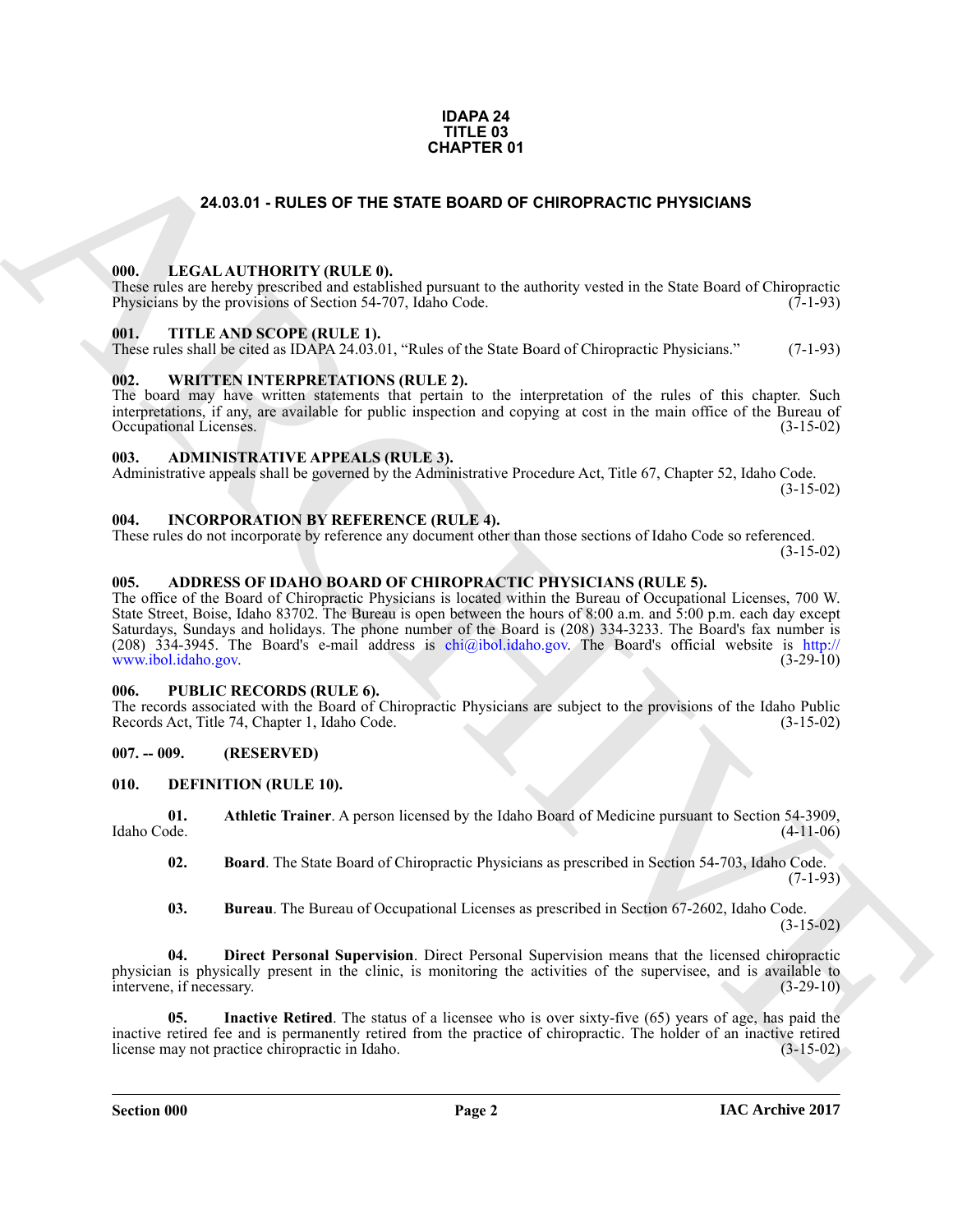<span id="page-2-9"></span>**06. Inactive Status**. The status of licensure that has been made inactive by compliance with Section 54-708(2) and Subsection 300.02. The holder of an inactive license may not practice chiropractic in Idaho. (3-15-02)

#### <span id="page-2-0"></span>**011. -- 019. (RESERVED)**

#### <span id="page-2-13"></span><span id="page-2-1"></span>**020. SCOPE OF PRACTICE (RULE 20).**

Bioreo is  $\sigma$  contained interests and at the matter show that  $\sigma$  is the presentation of  $\sigma$  is  $\sigma$  is  $\sigma$  is  $\sigma$  is  $\sigma$  is  $\sigma$  is  $\sigma$  is  $\sigma$  is  $\sigma$  is  $\sigma$  is  $\sigma$  is  $\sigma$  is  $\sigma$  is  $\sigma$  is  $\sigma$  is  $\sigma$  is  $\$ Clinical nutritional methods as referenced in Section 54-704, Idaho Code, include, but are not limited to, the clinical use, administration, recommendation, compounding, prescribing, selling, and distributing vitamins, minerals, botanical medicine, herbals, homeopathic, phytonutrients, antioxidants, enzymes and glandular extracts, and durable and non-durable medical goods and devices. Nothing herein shall allow any deviation from Section 54-704(2), Idaho<br>Code. (3-25-16)  $\text{Code.} \tag{3-25-16}$ 

#### <span id="page-2-2"></span>**021. -- 099. (RESERVED)**

#### <span id="page-2-6"></span><span id="page-2-3"></span>**100. APPLICATIONS (RULE 100).**

**01. Application**. Applications on forms furnished by the Bureau of Occupational Licenses must be accompanied by an unmounted passport photograph taken within the twelve (12) months preceding the date of application. (3-15-02)

<span id="page-2-8"></span><span id="page-2-7"></span>

| 02. | <b>Qualifications.</b> |  | $(7-1-93)$ |
|-----|------------------------|--|------------|
|     |                        |  |            |

| New applicants will meet the following requirements: | $(7-1-93)$ |
|------------------------------------------------------|------------|
| National Boards Parts I, II, III, and IV.            | $(7-1-99)$ |

#### ii. Graduation from a CCE approved college or university. (7-1-93)

iii. Applicants will be required to sign an affidavit swearing under oath that they have fully reviewed and understand and will abide by the Chiropractic Act, Title 54, Chapter 7, Idaho Code, and the Board's Rules,<br>IDAPA 24. Title 03. Chapter 01. "Rules of the State Board of Chiropractic Physicians." (7-1-99) IDAPA 24, Title 03, Chapter 01, "Rules of the State Board of Chiropractic Physicians."

| b. | Endorsement applicants will meet the following requirements: |  |  | $(7-1-93)$ |
|----|--------------------------------------------------------------|--|--|------------|
|----|--------------------------------------------------------------|--|--|------------|

i. Successful passage of the National Boards Parts which were in effect at the time of graduation from chiropractic college and physiotherapy.

ii. If licensed prior to January, 1980, CCE approved college or university not required. If licensed after 1980, applicant must have graduated from a CCE approved college or university. (7-1-93) January, 1980, applicant must have graduated from a CCE approved college or university.

iii. Five (5) years of consecutive practice immediately prior to application in another state without discipline. (4-2-08)

iv. National Board Special Purposes Examination for Chiropractors (SPEC). (7-1-99)

v. Applicants will be required to sign an affidavit swearing under oath that they have fully reviewed and understand and will abide by the Chiropractic Act, Title 54, Chapter 7, Idaho Code, and the Board's Rules, IDAPA 24, Title 03, Chapter 01, "Rules of the State Board of Chiropractic Physicians." (7-1-99)

#### <span id="page-2-4"></span>**101. -- 149. (RESERVED)**

#### <span id="page-2-5"></span>**150. FEES (RULE 150).**

<span id="page-2-12"></span><span id="page-2-11"></span><span id="page-2-10"></span>

| 01. | <b>Application Fee.</b> Application Fee - One hundred fifty dollars (\$150). | $(3-24-17)$ |
|-----|------------------------------------------------------------------------------|-------------|
|     |                                                                              |             |

**02. Original License Fee**. Original License Fee – One hundred fifty dollars (\$150). (3-24-17)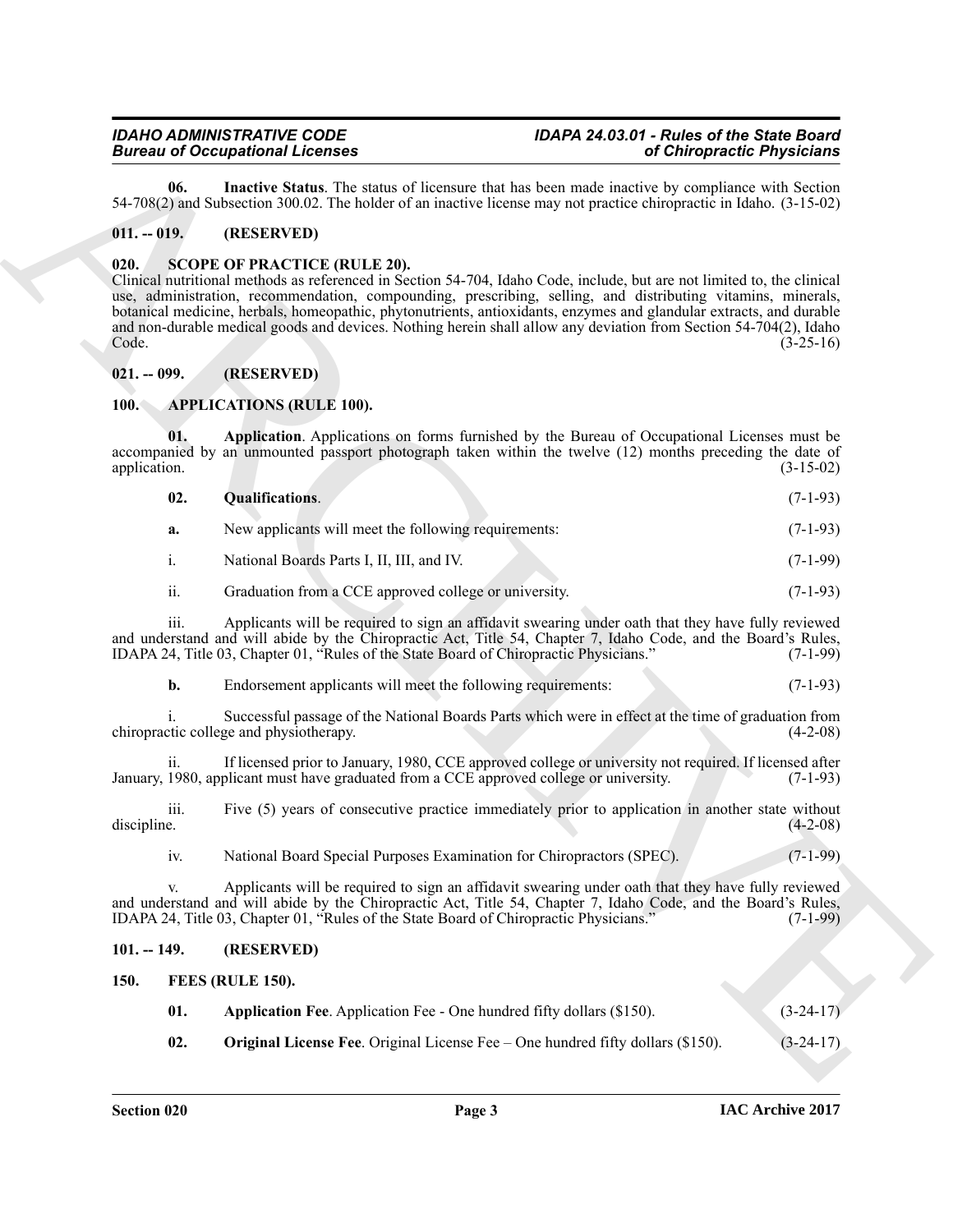<span id="page-3-7"></span>

|               | <b>Bureau of Occupational Licenses</b>                                                                                                                                                                                                                                                                                                                                                                                                                                              | of Chiropractic Physicians |             |  |
|---------------|-------------------------------------------------------------------------------------------------------------------------------------------------------------------------------------------------------------------------------------------------------------------------------------------------------------------------------------------------------------------------------------------------------------------------------------------------------------------------------------|----------------------------|-------------|--|
| 03.           | Annual Renewal Fee. Annual Renewal Fee - One hundred fifty dollars (\$150).                                                                                                                                                                                                                                                                                                                                                                                                         |                            | $(3-24-17)$ |  |
| 04.           | <b>Inactive License.</b> Inactive License - One hundred dollars (\$100).                                                                                                                                                                                                                                                                                                                                                                                                            |                            | $(3-24-17)$ |  |
| 05.           | Temporary Permit Fee. Temporary Permit Fee - One hundred dollars (\$100).                                                                                                                                                                                                                                                                                                                                                                                                           |                            | $(3-24-17)$ |  |
| 06.           | <b>Intern Permit Fee.</b> Intern Permit Fee – One hundred dollars (\$100).                                                                                                                                                                                                                                                                                                                                                                                                          |                            | $(3-24-17)$ |  |
| 07.           | Non-Refundable. All fees are non-refundable.                                                                                                                                                                                                                                                                                                                                                                                                                                        |                            | $(7-1-93)$  |  |
| $151. - 199.$ | (RESERVED)                                                                                                                                                                                                                                                                                                                                                                                                                                                                          |                            |             |  |
| 200.          | <b>EXAMINATIONS (RULE 200).</b><br>It shall be the applicant's duty to take and successfully pass the National Board Examinations administered by the<br>National Board of Chiropractic Examiners as specified in these rules.                                                                                                                                                                                                                                                      |                            | $(3-10-00)$ |  |
| $201. - 249.$ | (RESERVED)                                                                                                                                                                                                                                                                                                                                                                                                                                                                          |                            |             |  |
| 250.          | RENEWAL OR REINSTATEMENT OF LICENSE (RULE 250).                                                                                                                                                                                                                                                                                                                                                                                                                                     |                            |             |  |
| 01.           | <b>Expiration Date.</b> All chiropractic licenses expire and must be renewed annually in accordance<br>with Section 67-2614, Idaho Code. Licenses not so renewed will be canceled.                                                                                                                                                                                                                                                                                                  |                            | $(5-3-03)$  |  |
| 02.           | <b>Reinstatement</b> . Any license canceled for failure to renew may be reinstated in accordance with<br>Section 67-2614, Idaho Code, with the exception that the reinstatement fee shall be two hundred fifty dollars (\$250)<br>and the applicant shall submit proof of having met the required continuing education for the year of reinstatement.                                                                                                                               |                            | $(5-3-03)$  |  |
| 03.           | <b>Canceled License.</b> A license that has been canceled for a period of more than five (5) years may be<br>re-issued in accordance with section 67-2614, Idaho Code.                                                                                                                                                                                                                                                                                                              |                            | $(5-3-03)$  |  |
| $251. - 299.$ | (RESERVED)                                                                                                                                                                                                                                                                                                                                                                                                                                                                          |                            |             |  |
| 300.          | RENEWAL REQUIREMENT (RULE 300).                                                                                                                                                                                                                                                                                                                                                                                                                                                     |                            |             |  |
| 01.           | Active Status. Each renewal application must be accompanied by:                                                                                                                                                                                                                                                                                                                                                                                                                     |                            | $(7-1-93)$  |  |
| a.            | The established fee; and                                                                                                                                                                                                                                                                                                                                                                                                                                                            |                            | $(7-1-93)$  |  |
| b.            | Certification of having attended and completed a minimum of twelve (12) hours of scientific<br>clinics, forums, or chiropractic study within the previous twelve (12) months, as approved by the Idaho Board of<br>Chiropractic Physicians. Effective January 1, 2009, certification of having attended and completed a minimum of<br>eighteen (18) hours of scientific clinics, forums, or chiropractic study within the previous twelve (12) months, as<br>approved by the board. |                            | $(4-2-08)$  |  |
| 02.           | <b>Inactive Status</b> . Each application for an Inactive status license must be accompanied by: (3-15-02)                                                                                                                                                                                                                                                                                                                                                                          |                            |             |  |
| a.            | The established fee; and                                                                                                                                                                                                                                                                                                                                                                                                                                                            |                            | $(3-15-02)$ |  |
|               |                                                                                                                                                                                                                                                                                                                                                                                                                                                                                     |                            | $(3-15-02)$ |  |
| b.            | A written request to change a current active license to an inactive license.                                                                                                                                                                                                                                                                                                                                                                                                        |                            |             |  |

#### <span id="page-3-11"></span><span id="page-3-10"></span><span id="page-3-9"></span><span id="page-3-8"></span><span id="page-3-6"></span><span id="page-3-1"></span><span id="page-3-0"></span>**200. EXAMINATIONS (RULE 200).**

#### <span id="page-3-2"></span>**201. -- 249. (RESERVED)**

#### <span id="page-3-15"></span><span id="page-3-14"></span><span id="page-3-12"></span><span id="page-3-3"></span>**250. RENEWAL OR REINSTATEMENT OF LICENSE (RULE 250).**

#### <span id="page-3-13"></span><span id="page-3-4"></span>**251. -- 299. (RESERVED)**

#### <span id="page-3-5"></span>**300. RENEWAL REQUIREMENT (RULE 300).**

<span id="page-3-17"></span><span id="page-3-16"></span>

| 01. | Active Status. Each renewal application must be accompanied by: |  | $(7-1-93)$ |
|-----|-----------------------------------------------------------------|--|------------|
| а.  | The established fee; and                                        |  | $(7-1-93)$ |

- <span id="page-3-18"></span>**a.** The established fee; and (3-15-02)
- <span id="page-3-19"></span>**b.** A written request to change a current active license to an inactive license. (3-15-02)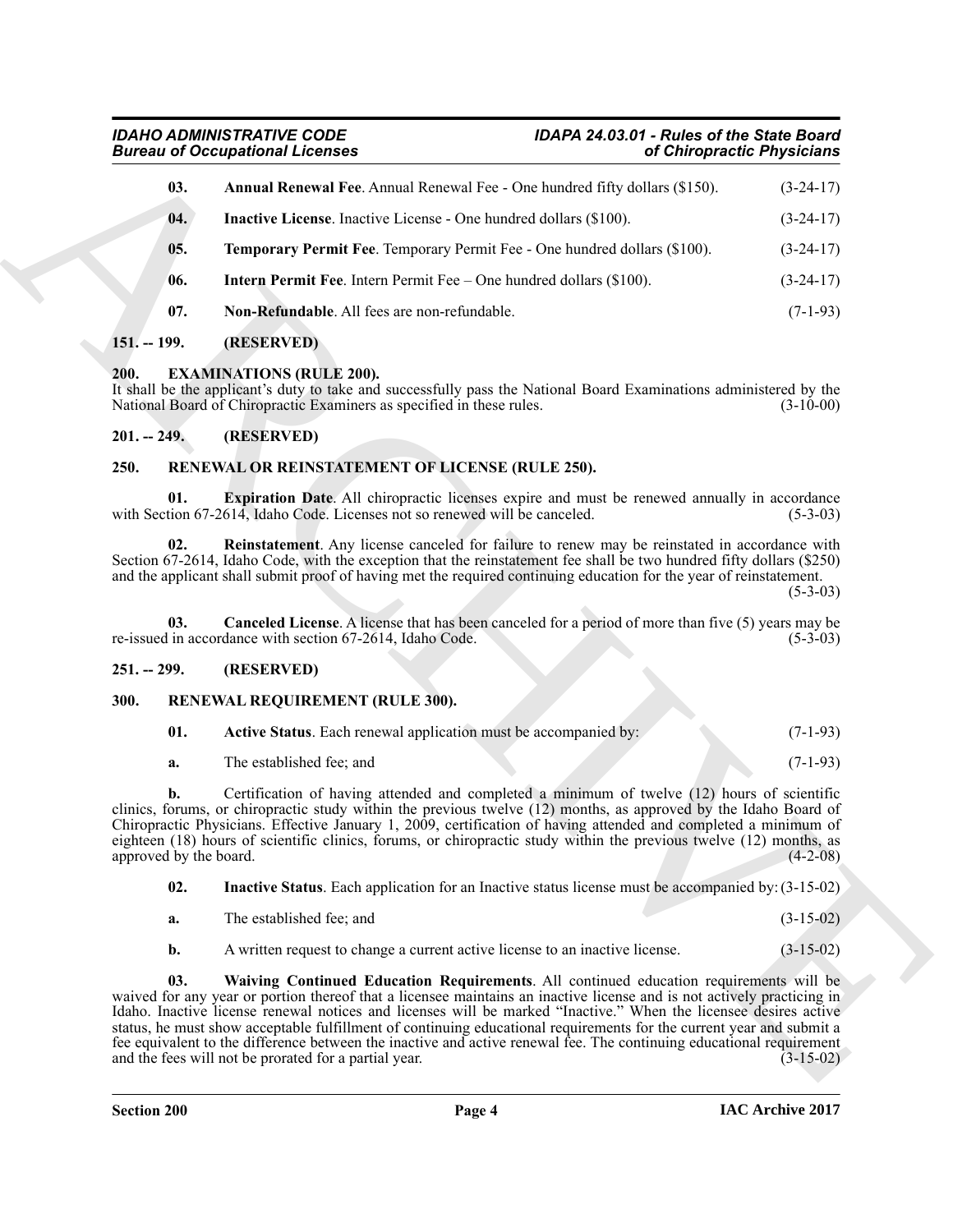#### <span id="page-4-0"></span>**301. -- 349. (RESERVED)**

#### <span id="page-4-8"></span><span id="page-4-1"></span>**350. CONTINUING EDUCATION (RULE 350).**

In order to further protect the public health and to facilitate the administration of the Chiropractic Act, the board has formulated the following rules: (7-1-93)

**01. Subject Material**. The subject material of the continuing education requirement shall be germane actice of chiropractic and either: (3-15-02) to the practice of chiropractic and either;

- <span id="page-4-11"></span>**a.** Sponsored by an approved school of chiropractic; or (3-15-02)
- **b.** Otherwise approved by the board. (3-15-02)
- <span id="page-4-12"></span>**c.** "Germane to the practice of chiropractic" shall be limited to Section 54-704(1), Idaho Code.

(3-15-02)

**02. Verification of Attendance**. It shall be necessary for each licensee to maintain verification of attendance by securing authorized signatures or other documentation from the course instructors or sponsoring institution substantiating any and all hours attended by the applicant. This verification shall be maintained by the licensee and provided to the Board upon the request of the Board or its agent.

<span id="page-4-9"></span>**03. Distance Learning and Home Study**. The board may approve a course of study for continuing education credit that does not include the actual physical attendance of the applicant in a face-to-face setting with the course instructor. Distance Learning or Home Study courses shall be eligible for continuing education credits if sponsored by an approved school of chiropractic or upon approval by the board. Licensee shall not accumulate more than six (6) continuing education hours per renewal period from distance learning or home study. (4-2-08) than six (6) continuing education hours per renewal period from distance learning or home study.

<span id="page-4-10"></span>**04. Requests for Approval**. All requests for approval or pre-approval of educational programs must be made to the board in writing, and must be accompanied by a statement that includes the name of the instructor or instructors, the date and time and location of the course, the specific agenda for the course, the number of continuing education credit hours requested, and a statement of how the course is believed to be pertinent to the practice of chiropractic. (3-15-02)

#### <span id="page-4-2"></span>**351. -- 399. (RESERVED)**

#### <span id="page-4-3"></span>**400. APPROVED SCHOOLS OF CHIROPRACTIC (RULE 400).**

#### <span id="page-4-7"></span><span id="page-4-5"></span>**01. Requirement for Approval**. (7-1-93)

Given to Occupations I. Leonics<br>
MI-1990.<br>
MI-1990. (COCHENDAD (BLUCYTION (BLUCYTION (BLUCYTION FIRELLY 259).<br>
SMI-1990. (COVITNAUS CIDIT CATTION (BLUCYTION FIRELLY 259).<br>
SMI-1990. (COVITNAUS CIDIT CATTION (BLUCYTION FIR **a.** The Idaho Board of Chiropractic Physicians will consider only that school or college or university of chiropractic as a reputable school, college or university of chiropractic in good standing if such school, college or university conforms to the requirements of "recognized candidate for accreditation," or "accredited" of the Council of Chiropractic Education or any foreign country college which meets equivalent standards as determined by the Idaho Board of Chiropractic Physicians and teaches accredited courses in all the subjects set forth in Section 54-709(1)(b), Idaho Code. (7-1-93) Idaho Code. (7-1-93)

Regardless of the Council on Chiropractic Education status, the Board may make additional upproval as a reputable school, college or university of Chiropractic. (7-1-93) requirements for approval as a reputable school, college or university of Chiropractic.

<span id="page-4-6"></span>**02. New Schools**. Those graduates of new schools of chiropractic will only be accepted for licensure application provided the school reaches "recognized candidate for accreditation" status with the Council on Chiropractic Education within one year following the first graduating class and are approved by the Idaho Board of Chiropractic Physicians. (7-1-93)

#### <span id="page-4-4"></span>**401. -- 449. (RESERVED)**

**Section 350 Page 5**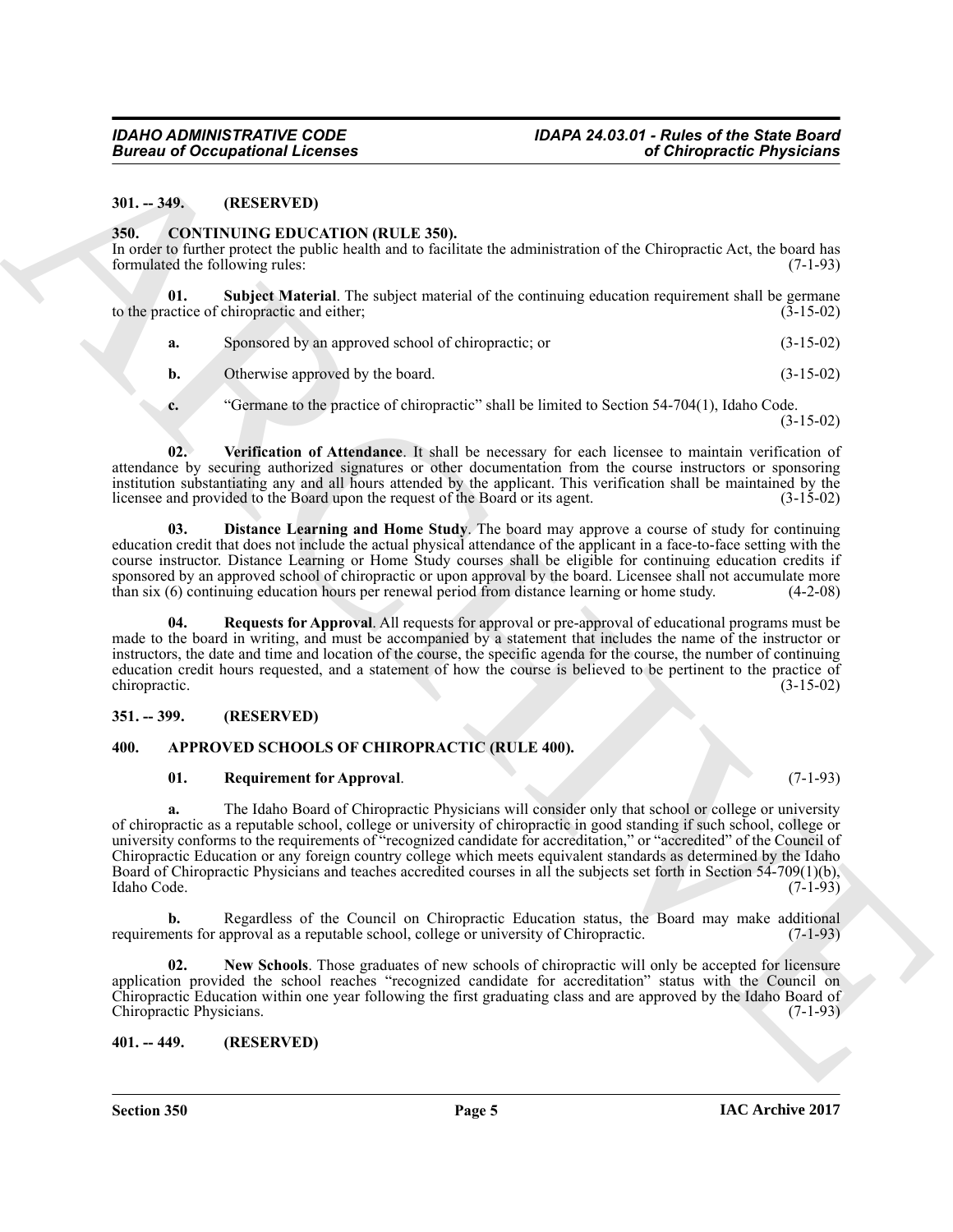## *IDAHO ADMINISTRATIVE CODE IDAPA 24.03.01 - Rules of the State Board*

#### <span id="page-5-3"></span><span id="page-5-0"></span>**450. ADVERTISEMENTS. (RULE 450).**

No chiropractor shall disseminate or cause the dissemination of any advertisement or advertising which is any way fraudulent, false, deceptive or misleading. Any advertisement or advertising shall be deemed by the board to be fraudulent, false, deceptive, or misleading if it:

<span id="page-5-12"></span><span id="page-5-6"></span>**01. Contains a Misrepresentation of Fact**. Contains a misrepresentation of fact; or (7-1-93)

**EVALUATION CONTINUOUS CONTINUOUS CONTINUOUS CONTINUOUS CONTINUOUS CONTINUOUS CONTINUOUS CONTINUOUS CONTINUOUS CONTINUOUS CONTINUOUS CONTINUOUS CONTINUOUS CONTINUOUS CONTINUOUS CONTINUOUS CONTINUOUS CONTINUOUS CONTINUOUS 02. Misleading or Deceptive**. Is misleading or deceptive because in its content or in the context in which it is presented it makes only a partial disclosure of relevant facts. More specifically, it is misleading and deceptive for a chiropractor to advertise free services (i.e. x-rays, examination, etc.) or services for a specific charge when in fact the chiropractor is transmitting a higher charge for the advertised services to a third party payor for payment or charges the patient or a third party. It is misleading and deceptive for a chiropractor or a group of chiropractors to advertise a chiropractic referral service or bureau unless the advertisement specifically names each of the individual chiropractors who are participating in the referral service or bureau; or

<span id="page-5-7"></span>**03.** Creates False, or Unjustified Expectations of Beneficial Treatment or Successful Cures.<br>
Salse, or unjustified expectations of beneficial treatment or successful cures; or (7-1-93) Creates false, or unjustified expectations of beneficial treatment or successful cures; or

<span id="page-5-4"></span>**04. Appeals Primarily to Lay Person**. Is likely to appeal primarily to a lay person's fears, ignorance, ies regarding his state of health or physical well-being: or or anxieties regarding his state of health or physical well-being; or

<span id="page-5-10"></span>**05.** Fails to Identify. Fails to identify conspicuously the chiropractor or chiropractors referred to in the ng as a chiropractor or chiropractors; or  $(7-1-93)$ advertising as a chiropractor or chiropractors; or

<span id="page-5-11"></span>**06. Failure to Perform**. Contains any representations or claims, as to which the chiropractor, referred advertising. fails to perform: or to in the advertising, fails to perform; or

<span id="page-5-13"></span>**07. Use of the Term "Chiropractor."** Contains any representation which identifies the chiropractic practice being advertised by a name which does not include the terms "chiropractor," "chiropractic," or some easily recognizable derivative thereof; or recognizable derivative thereof; or

<span id="page-5-5"></span>**08. Area of Practice**. Contains any representation regarding a preferred area of practice or an area of practice in which the practitioner in fact specializes, which represents or implies that such specialized or preferred area of practice requires, or that the practitioner has received any license or recognition by the state of Idaho or its authorized agents, which is superior to the license and recognition granted to any chiropractor who successfully meets the licensing requirements of Chapter 7. Title 54, Idaho Code; or (7-1-93) meets the licensing requirements of Chapter 7, Title 54, Idaho Code; or

<span id="page-5-8"></span>**09. Deceptive or Misleading Heading**. Appears in any classified directory, listing, or compendium under a heading, which when considered together with the advertisement, has the capacity or tendency to be deceptive or misleading with respect to the profession or professional status of the chiropractor; or (7-1-93) deceptive or misleading with respect to the profession or professional status of the chiropractor; or

<span id="page-5-9"></span>**10. Deceptive or Misleading Information**. Contains any other representation, statement or claim which is misleading or deceptive. (7-1-93)

#### <span id="page-5-1"></span>**451. -- 499. (RESERVED)**

#### <span id="page-5-14"></span><span id="page-5-2"></span>**500. BOARD POLICIES AND DIRECTIVES (RULE 500).**

<span id="page-5-17"></span>**01. Register**. The board shall keep on file a current register of all applicants for licensure, rejected is and licentiates, and the current license status of all licensed Idaho Chiropractic Physicians. (7-1-93) applicants and licentiates, and the current license status of all licensed Idaho Chiropractic Physicians.

<span id="page-5-16"></span>**Board of Chiropractic Physicians' Agents**. The board shall authorize, by written agreement, the tional Licenses to act as agent in its interest. (7-1-93) Bureau of Occupational Licenses to act as agent in its interest.

<span id="page-5-15"></span>**03. Board Budget**. The board shall assist in preparation of an annual budget including all anticipated ures and income. (7-1-93) expenditures and income.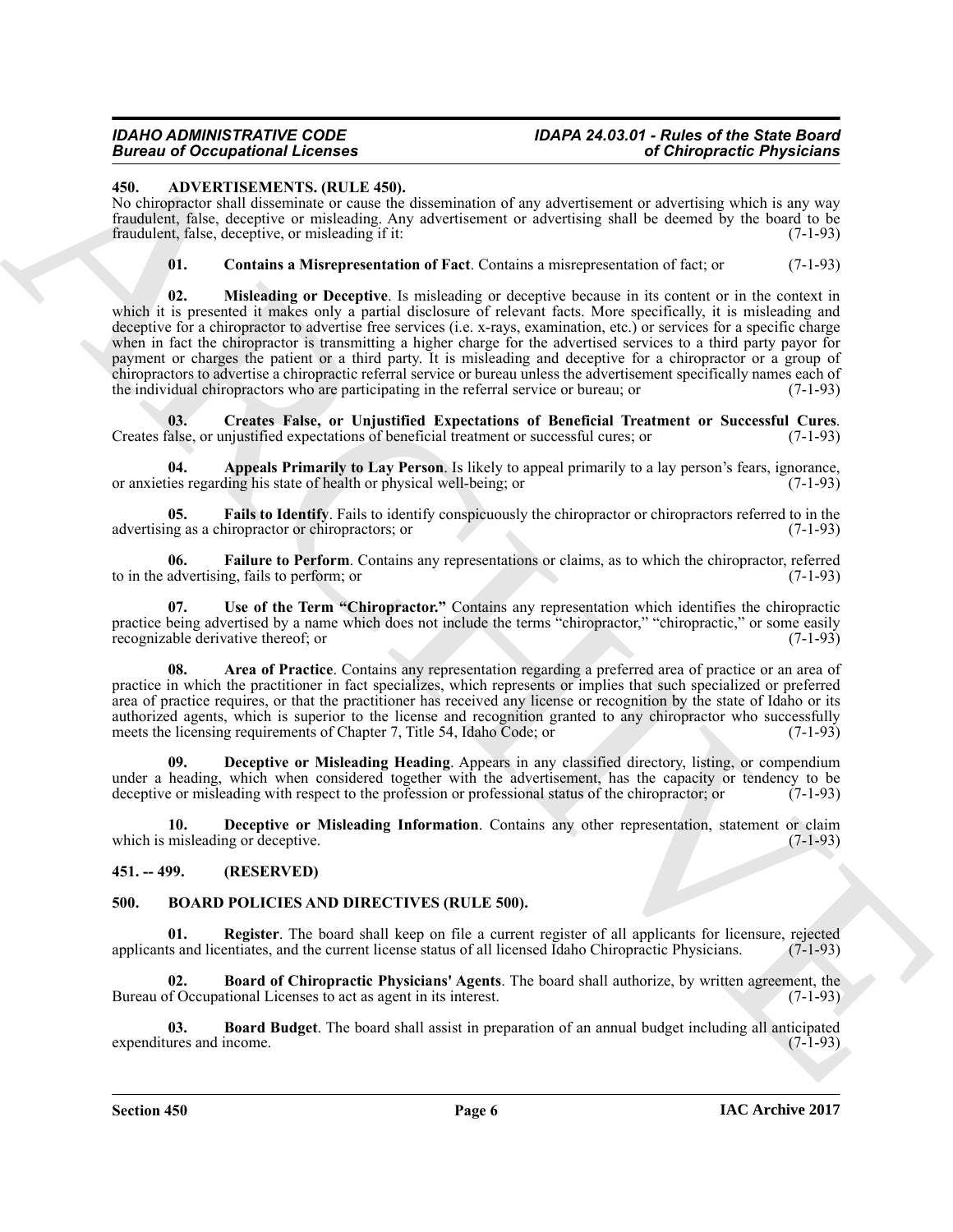<span id="page-6-3"></span>**04. Authorized Expenditures**. The Board authorizes actual and necessary expenditures for Board business to Board Members outside of Board meetings.

<span id="page-6-4"></span>**05. Delegates to Federation of Chiropractic Licensing Boards**. Authorized delegates to the annual congress shall receive the honorarium and travel expenses as provided in Section 54-706(4), Idaho Code. (7-1-93)

#### <span id="page-6-0"></span>**501. -- 549. (RESERVED)**

#### <span id="page-6-8"></span><span id="page-6-5"></span><span id="page-6-1"></span>**550. CHIROPRACTIC ASSISTANTS (RULE 550).**

**01. Definition**. A chiropractic assistant is defined as any individual functioning in a dependent hip with a supervising chiropractic physician in the performance of any chiropractic practice. (7-1-93) relationship with a supervising chiropractic physician in the performance of any chiropractic practice.

**02. Chiropractic Physician Responsible and Liable**. The chiropractic physician shall be responsible and liable for:

<span id="page-6-7"></span>

| a. | Direct supervision:                                                    | $(7-1-93)$ |
|----|------------------------------------------------------------------------|------------|
|    | Any acts of the assistant in the performance of chiropractic practice; | $(7-1-93)$ |

**c.** Proper training and capabilities of the chiropractic assistant before authorization is given to any chiropractic practice. (7-1-93) perform any chiropractic practice.

#### <span id="page-6-6"></span>**03. Chiropractic Assistant Limitations**. A chiropractic assistant shall not: (7-1-93)

| a. | Manipulate articulations; | $(7-1-93)$ |
|----|---------------------------|------------|
|    |                           |            |

**b.** Provide diagnostic results or interpretations to the patient; (7-1-93)

**c.** Provide treatment advice to any patient without instructions from the supervising Chiropractic Physician. (7-1-93) Physician. (7-1-93)

#### <span id="page-6-12"></span><span id="page-6-9"></span><span id="page-6-2"></span>**551. CHIROPRACTIC INTERN (RULE 551).**

Bioreon of Complete Experiments and the theoretic section and the theoretical experiment is a state of the theoretic section of the state of the state of the state of the state of the state of the state of the state of th **01. Definition**. A chiropractic intern is defined as any individual who is presently enrolled in a school of chiropractic and is qualified to practice as an intern as established by the approved chiropractic college that the individual attends and who will function in a dependent relationship with a supervising chiropractic physician in the performance of chiropractic practice.

**02.** Chiropractic Physician Responsible and Liable. The chiropractic physician shall be responsible and liable for:<br>(3-15-02) and liable for:  $(3-15-02)$ 

<span id="page-6-11"></span>

| Direct personal supervision of the intern; |  |  |  | $(3-15-02)$ |
|--------------------------------------------|--|--|--|-------------|
|                                            |  |  |  |             |

**b.** Any acts of the intern in the performance of chiropractic practice; (3-15-02)

**c.** Determining that the intern possesses sufficient training and capabilities before authorization is given to perform any chiropractic practice. (3-15-02)

<span id="page-6-10"></span>**03. Chiropractic Intern Limitations**. A chiropractic intern shall not: (3-15-02)

**a.** Perform any chiropractic practice independently, but must perform all such practice under the rsonal supervision of a licensed Chiropractic Physician; (3-15-02) direct personal supervision of a licensed Chiropractic Physician;

**b.** Provide diagnostic results or interpretations to the patient prior to consultation with the supervising ctic Physician; (3-15-02) Chiropractic Physician;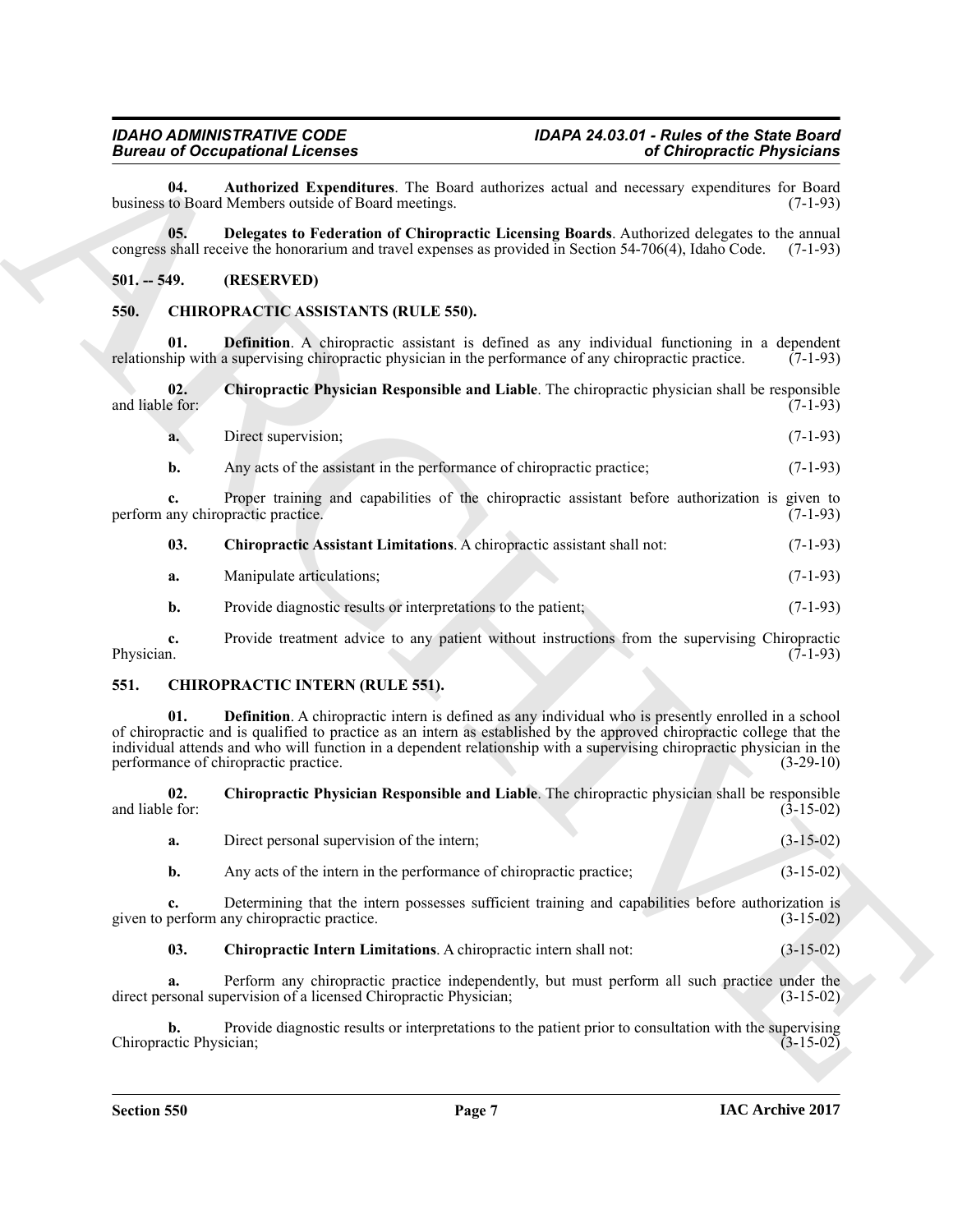**c.** Provide treatment advice to any patient without instructions from the supervising Chiropractic Physician. (3-15-02) Physician.  $(3-15-02)$ 

#### <span id="page-7-8"></span><span id="page-7-0"></span>**552. TEMPORARY PRACTICE PERMITS (RULE 552).**

When an original application for license or internship is accepted by the board as being fully completed, in accordance with the requirements of the Idaho Chiropractic Physician Law and these Rules, a temporary permit to practice may be issued. practice may be issued.

<span id="page-7-10"></span>**01.** Supervision Required. A permit holder may work only when under the direct personal supervision of a chiropractic physician currently licensed in Idaho. The name, address and signature of the supervising chiropractic physician shall appear on the application. (3-15-02) (3-15-02)

<span id="page-7-9"></span>**02. Only One Permit May Be Issued**. Only one (1) permit may be issued under any circumstances to *d*-15-02) any individual.

<span id="page-7-11"></span>**03.** Validity of Temporary Permits. Temporary permit to practice will be valid for a period not to welve (12) months and only: (3-15-02) exceed twelve  $(12)$  months and only:

**a.** In the case of an applicant for Idaho licensure, until the results of the next scheduled examination have been released. No work permit will be issued to an applicant who has previously failed an examination for licensure in this or any other state, territory, possession, or country more than once. Failure to sit for the next scheduled examination will invalidate the work permit and no further permits will be issued.  $(3-29-10)$ scheduled examination will invalidate the work permit and no further permits will be issued.

**Example 20** Conceptions I Leonson<br>
Theorem and seven be the positive value that the state is the conception for the state of the positive state is the positive state.<br>
The main and the state of the state of the state of **b.** In the case of an intern, until the scheduled date of graduation from an approved school of chiropractic. Upon original application for licensure in Idaho, the intern permit may be extended by the board until the results of the next scheduled examination have been released. No work permit will be issued to an applicant who has previously failed an examination for licensure in this or any other state, territory, possession, or country more than once. Failure to sit for the next scheduled examination will invalidate the work permit and no further permits will be issued. (3-29-10) will be issued.

#### <span id="page-7-1"></span>**553. -- 559. (RESERVED)**

#### <span id="page-7-7"></span><span id="page-7-2"></span>**560. SUPERVISION OF ATHLETIC TRAINERS.**

Idaho licensed chiropractic physicians who are designated as a directing physician responsible for the supervision of licensed athletic trainers shall comply with all duties and responsibilities of a directing physician as set forth in IDAPA 22.01.10, "Rules for the Licensure of Athletic Trainers to Practice in Idaho," except that designated chiropractic physicians shall not be required to register. (4-11-06)

#### <span id="page-7-3"></span>**561. -- 599. (RESERVED)**

#### <span id="page-7-5"></span><span id="page-7-4"></span>**600. CHIROPRACTIC PEER REVIEW (RULE 600).**

<span id="page-7-6"></span>**01. Purpose and Composition of Peer Review Committee**. There is hereby established a Peer Review Committee, the members of which will function at the will of the Idaho State Board of Chiropractic Physicians. (7-1-98) Physicians. (7-1-98)

**a.** The purpose of the Peer Review Committee is to review those matters relative to the appropriateness, quality, utilization, and cost of chiropractic care in the state of Idaho. (7-1-98)

**b.** The Committee will be comprised of a chairman and a minimum of five (5) members, all of whom will be appointed by the members of the Board, and all of whom will serve at the pleasure of the Board. They may be removed from the Committee by vote of the Board, at any time, without cause. (7-1-98)

**c.** The Board will appoint one (1) of its members to act as a liaison between the Board and the Committee. This liaison will serve at the pleasure of the Board and may be removed by the Board, at any time, without cause. (7-1-98) without cause.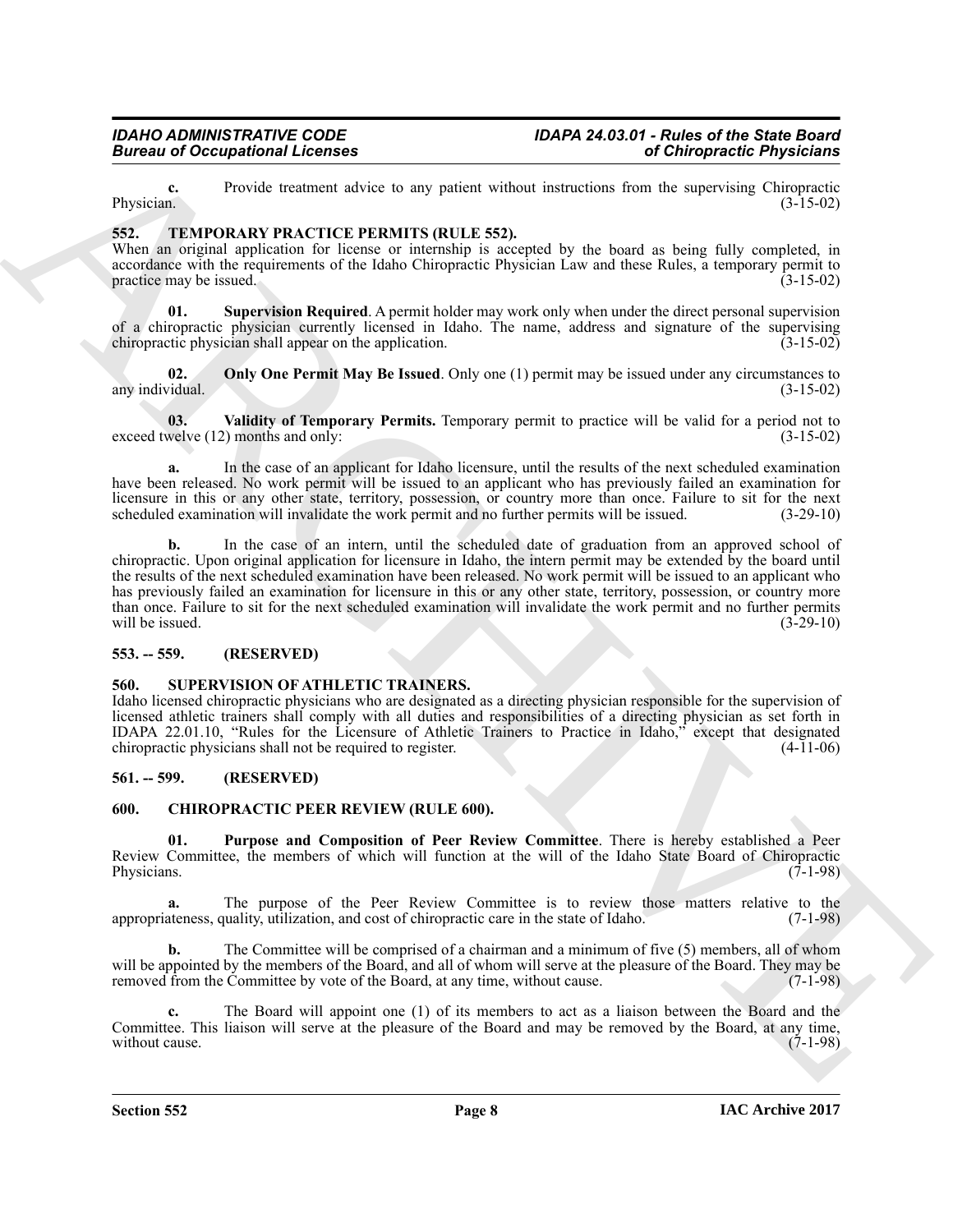<span id="page-8-1"></span><span id="page-8-0"></span>

|                                           | <b>Bureau of Occupational Licenses</b>                                                                                                                                                                                                                                                                                      | of Chiropractic Physicians |  |  |  |  |
|-------------------------------------------|-----------------------------------------------------------------------------------------------------------------------------------------------------------------------------------------------------------------------------------------------------------------------------------------------------------------------------|----------------------------|--|--|--|--|
| 02.                                       | Definitions.                                                                                                                                                                                                                                                                                                                | $(7-1-98)$                 |  |  |  |  |
| a.                                        | "Board" means the Idaho State Board of Chiropractic Physicians.                                                                                                                                                                                                                                                             | $(7-1-98)$                 |  |  |  |  |
| b.                                        | "Patient" means an individual who has received treatment from an Idaho licensed chiropractor, or<br>who has received treatment under the supervision or direction of an Idaho licensed chiropractor, which treatment is<br>within the scope of practice for a chiropractor within the state of Idaho.                       | $(7-1-98)$                 |  |  |  |  |
| c.<br>chiropractic care.                  | "Peer Review" means an evaluation performed by members of the Committee, which review will<br>include the appropriateness, quality, utilization, and cost of chiropractic services and ethical performance of                                                                                                               | $(7-1-98)$                 |  |  |  |  |
| d.                                        | "Peer Review Committee Members" shall mean those individuals appointed by the Board to serve<br>on the Peer Review Committee.                                                                                                                                                                                               | $(7-1-98)$                 |  |  |  |  |
|                                           | "Individual Reviewers" means those individual members of the Committee who are designated by<br>the chairman of the Committee to conduct a peer review evaluation of any particular matter.                                                                                                                                 | $(7-1-98)$                 |  |  |  |  |
| 03.                                       | <b>Committee Criteria.</b>                                                                                                                                                                                                                                                                                                  | $(7-1-98)$                 |  |  |  |  |
| a.<br>shall:                              | Requirements for Membership: To be considered for appointment to the Committee, an applicant                                                                                                                                                                                                                                | $(7-1-98)$                 |  |  |  |  |
|                                           | Hold a current Idaho license to practice chiropractic, which license is in good standing and which<br>has never been the subject of a formal disciplinary action in any jurisdiction;                                                                                                                                       | $(7-1-98)$                 |  |  |  |  |
| 11.                                       | Be actively engaged in the practice of chiropractic for the past four (4) years, with the most recent<br>two (2) of those years having been spent in Idaho.                                                                                                                                                                 | $(7-1-98)$                 |  |  |  |  |
| iii.                                      | Obtain such peer review training as may be required by the Board.                                                                                                                                                                                                                                                           | $(3-15-02)$                |  |  |  |  |
| b.                                        | Appointment Process: Each year the Board will notify all Idaho licensed chiropractors of the<br>process and deadlines by which they may self-submit for membership on the Committee.                                                                                                                                        | $(7-1-98)$                 |  |  |  |  |
|                                           | The submissions will be maintained on file for one $(1)$ year; after which time they will be discarded<br>without notice to the applicants.                                                                                                                                                                                 | $(7-1-98)$                 |  |  |  |  |
| ii.                                       | The Board will notify those individuals who are named to the Committee of their appointment.                                                                                                                                                                                                                                | $(7-1-98)$                 |  |  |  |  |
| c.<br>member shall not:                   | Limitations of Peer Review Committee Members. While serving on the Peer Review Committee, a                                                                                                                                                                                                                                 | $(7-1-98)$                 |  |  |  |  |
| $\mathbf{i}$ .<br>or other third parties; | Solicit to do independent medical examinations and/or reviews for insurance companies, attorneys                                                                                                                                                                                                                            | $(7-1-98)$                 |  |  |  |  |
| ii.                                       | Utilize any designation or other reference to Committee membership on any advertisement,<br>including telephone book, office, letterhead, or any other place.                                                                                                                                                               | $(7-1-98)$                 |  |  |  |  |
| d.                                        | Reimbursement: Committee members will be afforded expense reimbursement in accordance with<br>state employee travel regulations upon Board approval.                                                                                                                                                                        | $(7-1-98)$                 |  |  |  |  |
| 04.                                       | Standards.                                                                                                                                                                                                                                                                                                                  | $(7-1-98)$                 |  |  |  |  |
| a.                                        | In conducting any review, the Committee will utilize the Guidelines for Chiropractic Quality<br>Assurance and Practice Parameters, Proceedings of the Mercy Center Consensus Conference, and Procedural/<br>Utilization Facts, Chiropractic/Physical Therapy Treatment Standards, a Reference Guide, 6th Edition, Robert E. |                            |  |  |  |  |

#### <span id="page-8-2"></span>**04. Standards**. (7-1-98)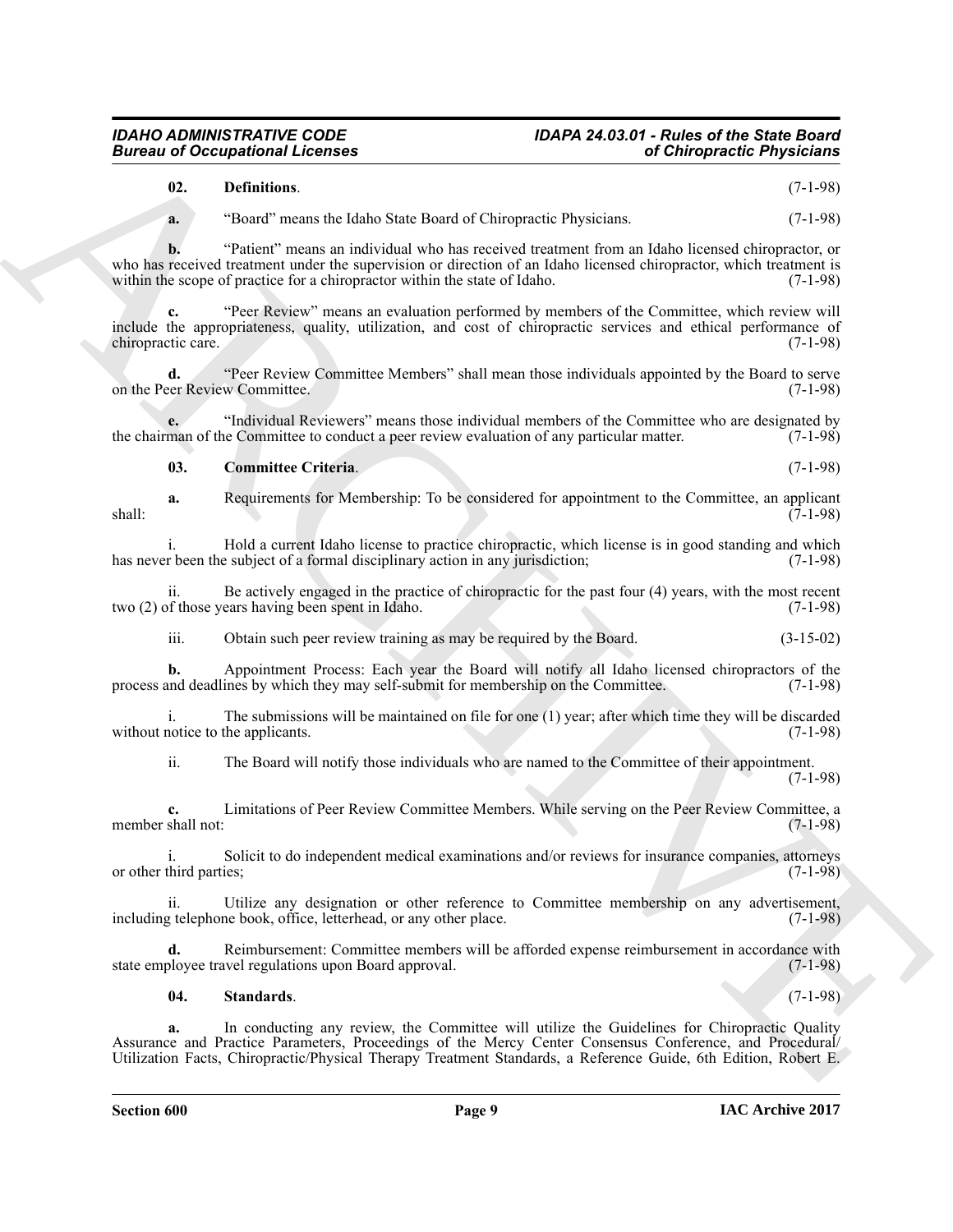### *IDAHO ADMINISTRATIVE CODE IDAPA 24.03.01 - Rules of the State Board*

Olson, D.C. (3-30-07)

**b.** The reviewing chiropractors will be expected to utilize their own experience and other reference sources in ascertaining the reasonableness and appropriateness of care provided. (7-1-98)

<span id="page-9-4"></span>**05. Who May Utilize the Services of the Committee**. A request for peer review may be submitted to the Committee by a patient, the patient's legal representative, an insurer or other third-party payor or health care<br>provider, or the treating chiropractic physician. (7-1-98) provider, or the treating chiropractic physician.

**06.** Form of Request. A request for peer review must be submitted to the Committee on forms from the Board offices. (7-1-98) available from the Board offices.

<span id="page-9-2"></span><span id="page-9-1"></span>**07. Fees for Review**. The following fees will be assessed: (7-1-98)

**a.** If review is requested by a patient: no charge. (7-1-98)

**b.** If review is requested by a treating physician, an insurer or third party provider: (7-1-98)

One hundred twenty-five dollars  $(\$125)$  for a review of claims in the amount of one thousand r less:  $(3-30-01)$ dollars  $(1,000)$  or less;

ii. Two hundred fifty dollars  $(\$250)$  for a review of claims in the amount of one thousand one dollars or more and not exceeding three thousand dollars  $(\$3,000)$ ;  $(3-30-01)$  $($1,001)$  or more and not exceeding three thousand dollars  $($3,000)$ ;

iii. Three hundred fifty dollars (\$350) for a review of claims in the amount of three thousand one  $(3-30-01)$ dollars  $(\$3,001)$  or more;

**c.** Payment for reviews by the insurer or third-party provider is required prior to implementation of  $(7-1-98)$ any review process.

#### <span id="page-9-3"></span>**08. Procedures for Review**. (7-1-98)

**a.** All reviews will be blind reviews. The identity of the patient, treating physician, and any insurer or third-party payor for the services will be unknown to the individual reviewers. (7-1-98)

**b.** Peer review will be conducted only upon request. The opportunity for participation in the review will be made available to the non-requesting party or parties. With the exception of the treating chiropractic physician, there is no requirement of participation in the peer review process. (7-1-98) physician, there is no requirement of participation in the peer review process.

A treating chiropractic physician shall fully cooperate with a peer review and shall respond to any r all records requested by the committee or its agent within fourteen (14) days. (3-24-17) inquiry and deliver all records requested by the committee or its agent within fourteen (14) days.

**d.** Reviews will be conducted by three (3) individual reviewers, to be chosen from the membership of mittee by the chairman. (7-1-98) the Committee by the chairman.

**e.** The individual reviewers will conduct their evaluation, reach an agreement as to their recommended outcome, and report that recommendation to the chairman. The recommendation of the three (3) reviewers will not be subject to appeal. (3-24-17)

**Electron of Occupations I**. Leonards<br>
Using the secondary distribution of the separation of the separation of the separation of the separation of the separation of the separation of the separation of the separation of th **f.** If it is the opinion of the reviewers that a licensed chiropractic physician has violated any of the laws and rules governing continued licensure, the chairman will immediately refer the original request for peer review for investigation and potential disciplinary action by the Board. The chairman will also immediately notify the Board liaison (3-24-17) Board liaison (3-24-17)

#### <span id="page-9-0"></span>**601. RULEMAKING HISTORY PRIOR TO JULY 1, 1993 (RULE 601).**

Supersedes Rules adopted September 7, 1977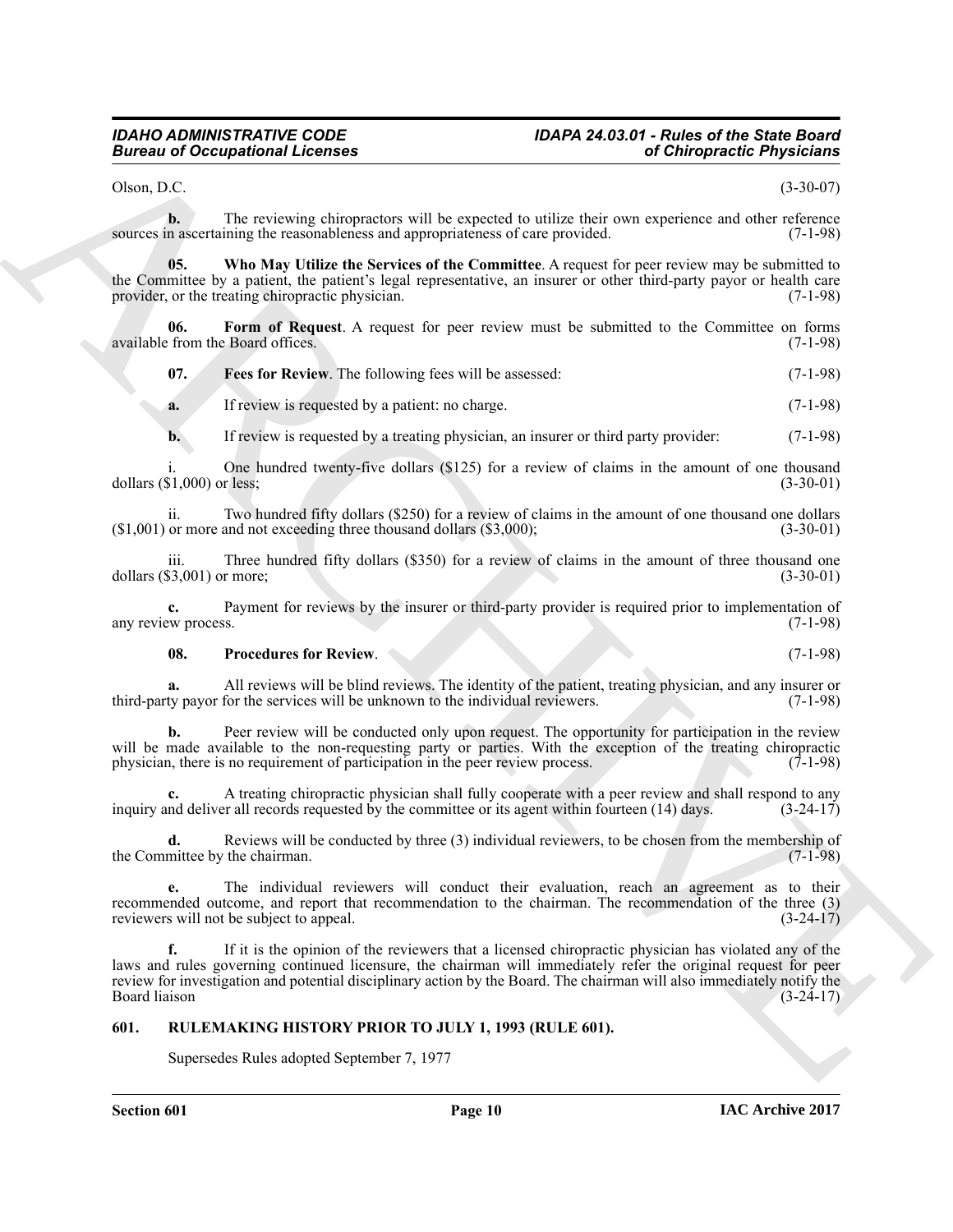Authority Chapter 7, Title 54, Idaho Code, July 1, 1980 Adopted Under Emergency Provisions, June 10, 1982 Final Adoption, August 21, 1982 As Amended December 21, 1987 Effective January 11, 1988 Adopted Under Emergency Provisions, March 29, 1993 Adopted Under Temporary Provisions, July 1, 1997 (7-1-98)

#### <span id="page-10-0"></span>**602. -- 604. (RESERVED)**

#### <span id="page-10-3"></span><span id="page-10-1"></span>**605. CODE OF ETHICS (RULE 605).**

Chiropractic physicians are responsible for maintaining and promoting ethical practice in accordance with the ethical principles set forth in Appendix A in these rules. (4-7-11) principles set forth in Appendix  $\overline{A}$  in these rules.

<span id="page-10-2"></span>

| $606. - 999.$ | (RESERVED) |
|---------------|------------|
|---------------|------------|

#### **Appendix A – Chiropractic Physicians Code of Ethics**

#### **PREAMBLE**

This code of ethics set forth principles for the ethical practice of chiropractic. All chiropractic physicians are responsible for maintaining and promoting ethical practice and otherwise complying with the terms of this code of ethics. To this end, the chiropractic physician shall act in the best interest of the patient. This code of ethics shall be binding on all chiropractic physicians.

#### **1. Duty to Report**

A. Duty to Report. It shall be the duty of every licensee to notify the Board through the Bureau of Occupational Licenses of any violation of the Chiropractic Act or Board Rules, if the licensee has personal knowledge of the conduct.

B. Reporting of Certain Judgments to Board. If a judgment is entered against a licensee in any court, or a settlement is reached on a claim involving malpractice exceeding fifty thousand dollars (\$50,000), a licensee shall report that fact to the Board within thirty  $(30)$  days. The licensee may satisfy the provision of this subsection if he/she provides the Board with a copy of the judgment or settlement.

If a licensee is convicted of a felony or a crime involving dishonesty, theft, violence, habitual use of drugs or alcohol, or sexual misconduct, he/she shall report that fact to the board within thirty (30) days following the conviction.

#### **2. Advertising of Research Projects**

Given an Ambasia (Leonors March 2013)<br>
Andreas Company Licht St. Holes Cons, Leo Lith 1980<br>
Andre Licht Internet Angle 21, 1982<br>
Andre Licht Internet Angle 21, 1982<br>
Cons, Licht St. Holes Cons, Licht II, 1982<br>
Cons, Cons, Advertisement of Affiliation with Research Projects. If a licensee advertises any affiliation with a research project, he must make a written statement of the objectives, cost and budget of the project, and the person conducting the research. Such statements are to be made available at the request of the Board, to scientific organizations, and to the general public. The advertisement must indicate that it is supported by clinical research. Any willful failure to comply with these requirements will be deemed false and deceptive advertising under rule 450. Licensee must comply with all state and federal laws and regulations governing research projects on humans, and shall obtain "Institutional Review Board" (IRB) approval as established and set forth in the U.S. Code of Federal Regulations, Title 45, Part 46, Subpart A (45 CFR 46.101-46-505).

#### **3. Sexual Misconduct**

The doctor-patient relationship requires the chiropractic physician to exercise utmost care that he or she will do nothing to exploit the trust and dependency of the patient. Sexual misconduct is a form of behavior that adversely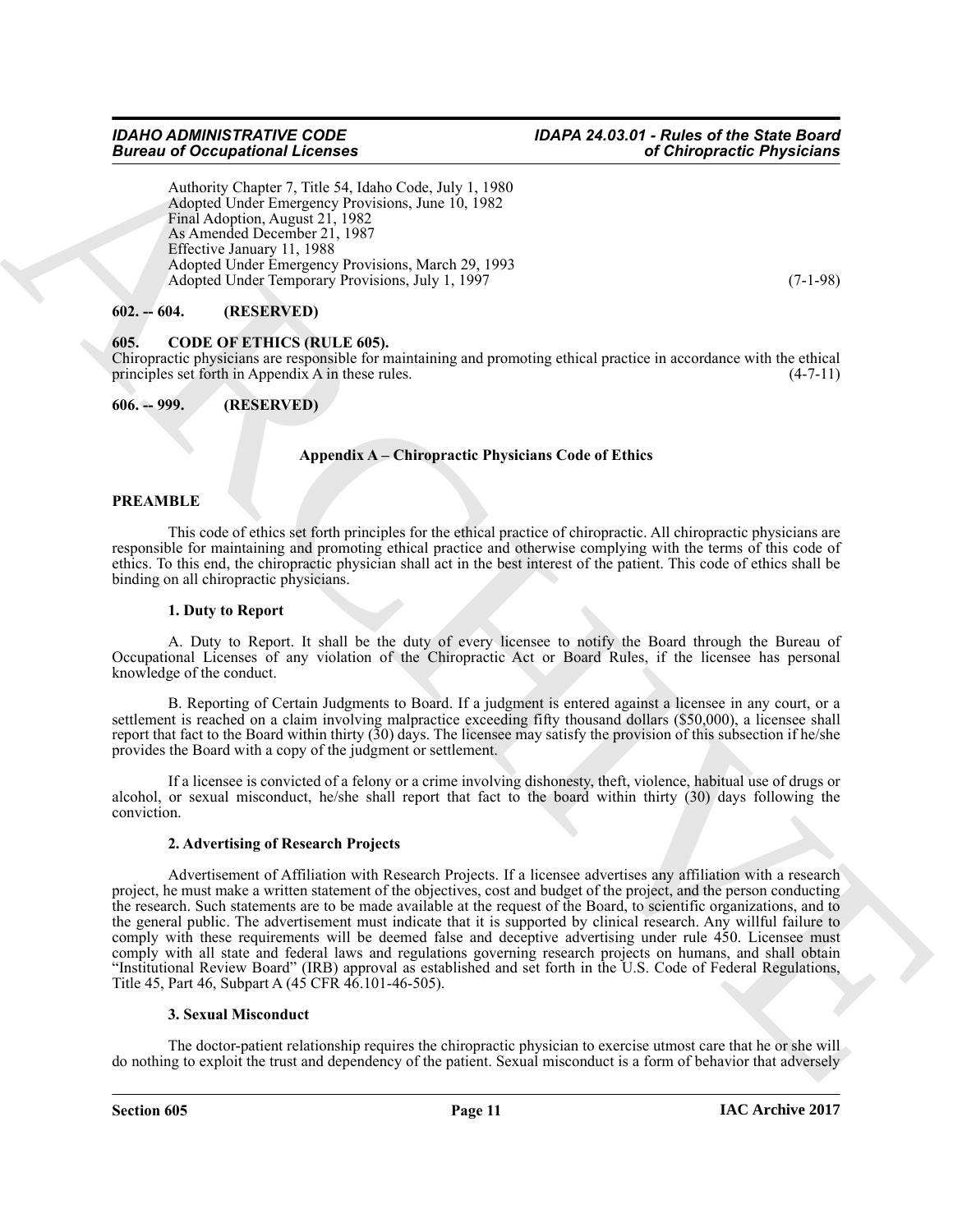## *IDAHO ADMINISTRATIVE CODE IDAPA 24.03.01 - Rules of the State Board*

affects the public welfare and harms patients individually and collectively. Sexual misconduct exploits the doctorpatient relationship and is a violation of the public trust. This section of the Code of Ethics shall not apply between a chiropractor and their spouse.

For the purposes of this subsection, sexual misconduct is divided into sub-categories based upon the severity of the conduct:

A. Sexual Impropriety. Any behavior such as gestures, expressions, and statements which are sexually suggestive or demeaning to a patient, or which demonstrate a lack of respect for a patient's privacy.

B. Sexual Violation. Physician-patient contact of a sexual nature, whether initiated by the physician or the patient.

C. A chiropractic physician shall wait at least one (1) year ("waiting period") following the termination of a professional doctor-patient relationship, before beginning any type of sexual relationship with a former patient.

#### **4. Pre-Paid Funds**

**Brain and Conception and Conception and Conceptible and Conceptible Proposition and Conception and Conceptible and Conception and Conception and Conception and Conception and Conception and Conception and Conception and** A chiropractic physician shall promptly refund any unearned fees within thirty (30) days upon request and cancellation of the pre-paid contract. A full accounting of the patient account shall be provided to the patient at the time of the refund or upon request.